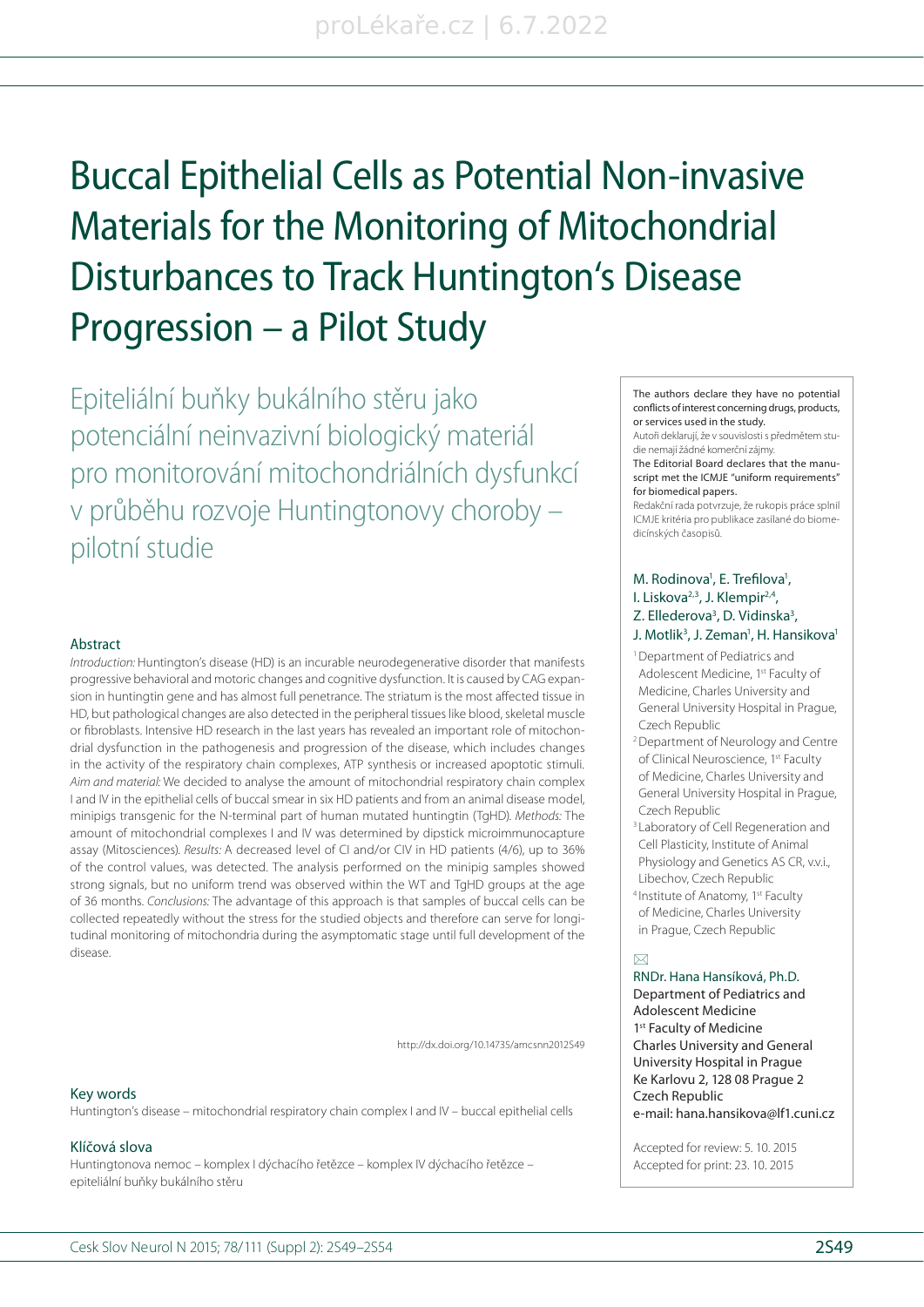#### Souhrn

Úvod: Huntingtonova nemoc (Huntington's Disease; HD) je neléčitelné neurodegenerativní onemocnění, které se manifestuje v dospělosti progresivními změnami chování, motoriky a kognitivních funkcí. Onemocnění je způsobeno expanzí tripletu CAG v genu pro protein huntingtin a má téměř úplnou penetranci. Nejvíce postižené bývá striatum, avšak patologické změny jsou detekovatelné také v periferních tkáních jako je krev, sval nebo kožní fibroblasty. V posledních letech se ukazuje, že důležitou roli v patogenezi a progresi HD hraje poškození mitochondrií, jako jsou např. změny aktivit komplexů dýchacího řetězce, snížení syntézy ATP nebo zvýšení apoptotických signálů. Cíl a materiál: Cílem studie bylo analyzovat množství komplexu I a IV dýchacího řetězce v epiteliálních buňkách bukálního stěru u šesti pacientů s HD a u tří miniprasat transgenních pro N-terminální část lidského mutovaného huntingtinu (TgHD) ve srovnání se zdravými kontrolami. Metody: Množství komplexu I a IV dýchacího řetězce bylo stanoveno pomocí mikroimunoanalýzy (Dipstick microimmunocapture assay, Mitosciences). Výsledky: U čtyř pacientů ze šesti bylo detekováno snížené množství komplexu I a/nebo IV až na 36 % hodnoty u kontrol. Mikroimunoanalýza se ukázala dostatečně citlivá i pro detekci komplexů I a IV v buňkách bukální sliznice TgHD miniprasat, avšak ve věku 36 měsíců nebyl zaznamenán rozdíl v obsahu komplexů I a IV mezi TgHD a WT zvířaty. Vzorky z bukálního stěru mohou být odebírány opakovaně bez větší zátěže pacienta nebo sledovaného zvířete. Analýza epiteliálních buněk ústní sliznice tak může sloužit k dlouhodobému monitorování mitochondrií od asymptomatického období až po úplný rozvoj HD.

## **Introduction**

Huntington's disease (HD) is an autosomal dominant neurodegenerative disorder usually affecting adult people between 30 and 50 years of age. HD is characterized by slow changes in behavior and personality, motoric changes and progressive dementia [1]. The mean duration of HD is 17–20 years and is caused by the pathological expansion of a CAG repetition on chromosome 4 in coding area of the gene for protein huntingtin (Htt) [2]. A normal polyglutamine Htt tract contains 10–35 glutamines; HD patients usually carry more than 40 CAG repetitions [3]. The onset and course of the disease are, to some extent, influenced by the number of repeats, where a higher CAG number means earlier onset and faster progression [4].

Htt is important for brain development, neuronal function and neuronal stability [5]. The brain, especially the striatum, is the tissue most affected by HD. Intensive research

Tab. 1. CAG number, age of onset and clinical manifestation of tested patients with HD.

in this area has revealed new functions of Htt and connected them with a variety of cellular processes not only specific for neurons. One example of such a connection is the mitochondrial link of Htt functions and HD. It is known that Htt binds to the outer membrane of the mitochondria and impacts fusion/fission machinery. Htt also influences the transcriptional factor Peroxisome proliferator-activated receptor γ coactivator-1α (PGC1–α), which manages mitochondrial energy metabolism in many ways, which leads to changes in whole cellular physiology [6]. The mitochondria's connection to HD has been intensively studied, and the disease is linked to many mitochondrial disturbances, such as the decreased activity of respiratory chain complex II (CII) [7], decreased oxygen consumption [8] and ultrastructural changes in neuronal tissues [9]. Pathological disturbances in HD are not strictly connected only to neuronal tissues, and the peripheral tissues are now a focus of interest [10]. The mitochondrial pathology in the peripheral tissues has been described in muscle [10], the heart [11], lymphocytes [12] and fibroblasts [13], as well as in the testes [14]. In order to find a specific marker that could monitor the course of disease in HD, particularly in non-invasive tissue, we decided to test the cells of buccal smear.

In our study, we determined the amount of mitochondrial respiratory chain complex I (CI) and complex IV (CIV) in buccal epithelial cells obtained from HD patients and from animal disease model, minipigs transgenic (TgHD) for the terminal part of human mutated huntingtin.

#### **Materials and methods Patients**

The experimental group consisted of six HD patients and two healthy adult controls. In the patient group, there were three men and three women between the ages of 34 and 66 years. All patients were symp-

| Patient        | Sex    | CAG number | Age at disease onset<br>(years) | <b>Disease</b><br>duration (years) | Clinical manifestation                                                                 |
|----------------|--------|------------|---------------------------------|------------------------------------|----------------------------------------------------------------------------------------|
| P <sub>1</sub> | female | 19/42      | 49                              | 8                                  | chorea, postural instability, irritability and verbal<br>aggression, cognitive deficit |
| P <sub>2</sub> | male   | 20/43      | 50                              | 9                                  | chorea, postural instability, verbal aggression,<br>cognitive deficit                  |
| P <sub>3</sub> | female | 17/44      | 58                              |                                    | mild generalized chorea                                                                |
| <b>P4</b>      | male   | 16/53      | 24                              | 8                                  | chorea, postural instability, dysphagia,<br>malnutrition                               |
| P <sub>5</sub> | female | 19/43      | 34                              | 13                                 | chorea, dystonia, dysarthria, irritability, cognitive<br>deficit, malnutrition         |
| P6             | male   | 17/48      | 22                              | 11                                 | chorea, mild postural instability                                                      |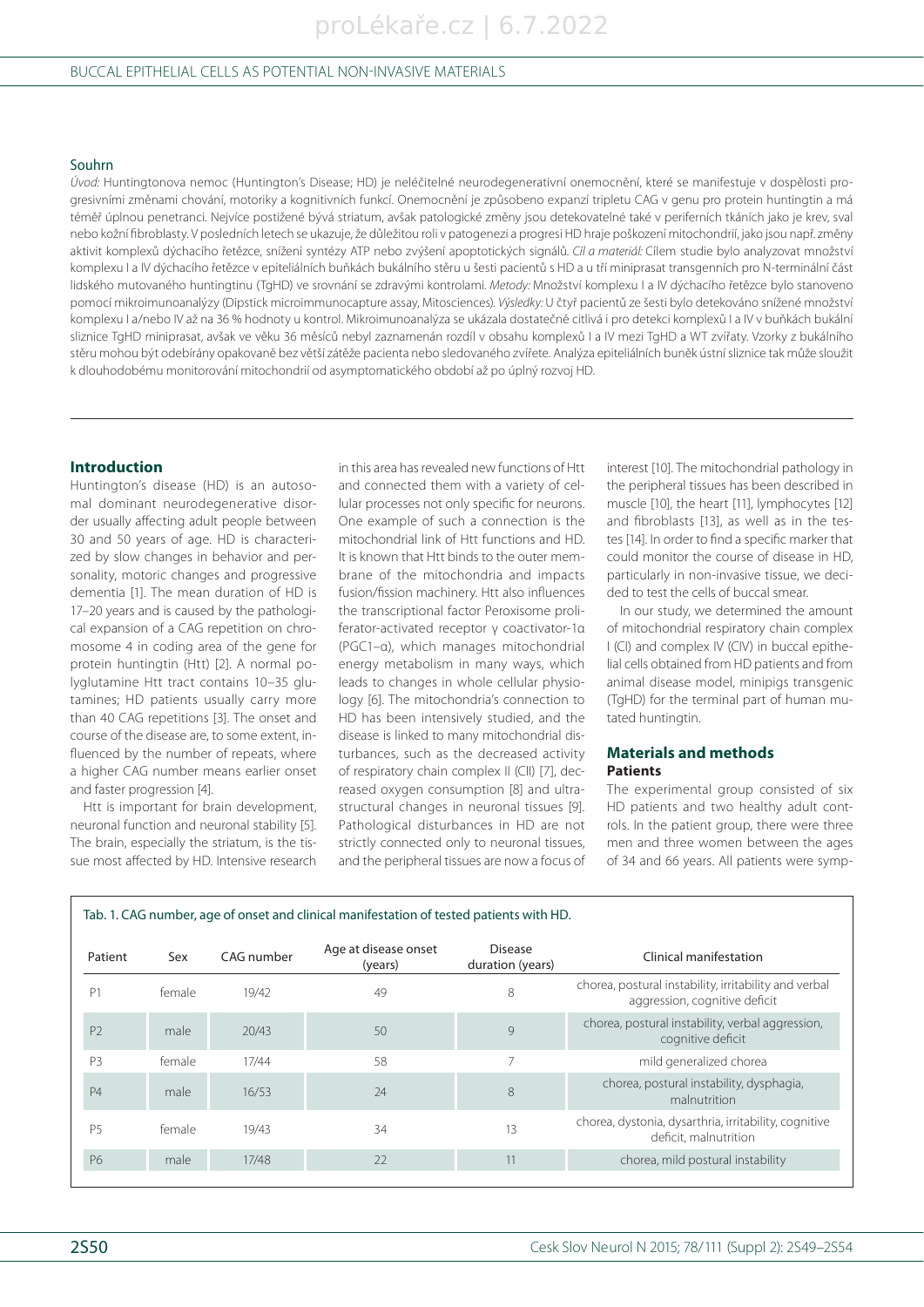tomatic, heterozygote HD patients, in which the CAG repeat number on the mutated allele varied between 42 and 53. The number of CAG repeats and the course of the disease corresponded to the classical form of HD in all cases. Informed consent was obtained from patients prior to taking samples. and the Ethical Committee of the General University Hospital in Prague approved the study. The detailed information of each patient, such as the age of disease onset and symptoms, are summarized in Tab. 1.

#### **Animals**

Transgenic minipigs with the N-terminal part of the human mutated huntingtin [27] were studied. The transgenic ( $n = 3$ , marked K63, K100 and K104) and wild type (WT) controls  $(n = 3,$  marked K48, K64 and K103) at the age of 36 months were used in experiments. K48, K100 were females, K64, K103, K104, K63 were males. All components of this study were carried out in accordance with the Animal Care and Use Committee of Institute of Animal Physiology and Genetics and were conducted according to current Czech regulations and guidelines for animal welfare and with approval by the State Veterinary Administration of the Czech Republic.

#### **Sample collection and analysis**

Buccal epithelial cells were obtained noninvasively from patients, healthy controls, TgHD and wild type animals for this study. Buccal epithelial cells were collected using a sterile OmniSwab (Ct. No. WB100035, Whatman, Whatman/GE Healthcare Europe GmbH, Freiburg, Germany). The OmniSwab brush was used to scrape the inside of both cheeks. The scrape was provided gently to prevent blood contamination of the sample because of injury. The cotton brush with the collected cells was transferred into a clean microtube and stored at –80 °C until use.

The expression of Htt and mtHtt in buccal epithelial cells from samples taken from the patients and animals was verified using electrophoretic separation (Fig. 1), the visualisation of Htt and mtHtt was done by the N-terminal unit of huntingtin antibody (EPR5526, Abcam).

#### **Dipstick im munocapture analysis**

Dipstick immunocapture analysis (DIA) kits were used to determine the level of mitochondrial CI and CIV in buccal epithelial cells (ab109722, ab109877, Complex I and IV Human Protein Quantity Dipstick Assay Kit,

Abcam). All procedures were carried out according to conditions determined in our previous study [16] and the manufacturer's instruction, with minor modifications, as mentioned briefly below. Buccal cell isolation was performed by adding 600 μl of buffer A (ab109722 or ab109877, these solutions are interchangeable) and a 1% protease inhibitory cocktail (PIC, Sigma-Aldrich, St. Louis, MO) to an Eppendorf tube (Eppendorf, Hamburg, Germany) containing a swab with the collected buccal epithelial cells. The tube was incubated on ice with frequent mixing (every 5 min) for 1 hour and then centrifuged at 15,000 g for 20 min at 4°C. The supernatant (the buccal cell lysate) was used for further analyses or stored at –80 °C until use.

For the dipstick analysis, 100 μg of protein per buccal cell lysate sample was diluted into 50 μl in buffer A. A volume of 25 μl of buffer B was added to the sample, and the mixture was transferred to a microplate well containing a dried gold-conjugated antibody (ab109722 or ab109877). After antibody rehydration, the dipstick was added, and sample was wicked onto it. Then, 30 μl of buffer C was added to the well to wash the high background away from the dipstick. The dipstick was dried and scanned. The signal intensity of CIV/CI was analysed using the Quantity One 1–D Analysis Software (Bio-Rad Laboratories, Hercules, CA). The results of two independent measurements conducted under the same conditions were evaluated separately using the Quantity One 1-D Analysis Software (Bio-Rad Laboratories), and the resulting scores were averaged and interpreted. The signal intensities of the patient samples were expressed in percentage units. The signal intensities of the minipig samples were expressed in absolute values.

## **Results Patient testing**

DIA (ab109722, ab109877, Abcam) was used to determine the amounts of CI and CIV in buccal epithelial cells obtained from six HD patients and two adult healthy controls. The results of two independent measurements obtained under the same conditions were evaluated separately using the Quantity One 1-D Analysis Software (Bio-Rad Laboratories), and the scores were averaged and interpreted

The amount of CI was decreased in four patients (P3, P4, P5 and P6). The amount of CI in the buccal epithelial cells of patients P1 and P2 was at the lower limits of the con-



Fig. 1. Huntingtin expression in buccal epithelial cells of minipigs transgenic for N-terminal part of human mutated huntingtin and patients with HD.

The cell lysates were separated by SDS- -PAGE and detected by the EPR5526 antibody. Image serves as an illustrative proof of huntingtin expression in the buccal swab and was carried out on samples outside the studied group (TgHD L98, WT L89, P7, C4). The fragmentation of Htt is in accordance to previously published data and is detectable in sympthomatic phase of HD [15].

TgHD – transgenic minipig with N-terminal part of mutated human huntingtin, WT – wild type control minipig, P – patient, C – control, Htt – normal huntingtin, mtHtt – mutated huntingtin protein.

trol values (Fig. 2A). The amount of CI in patients P1, P2, P3, P4, P5, and P6 was 86%, 76%, 71%, 70%, 62%, and 36% of the control values, respectively.

The determination of the amount of CIV in the buccal epithelial cells showed a decreased level in four patients (P1, P3, P4 and P6) in comparison to controls. The values for the amount of CIV in patients P2 and P5 were near the low borderline values of the controls. The levels of CIV in the patients P1, P2,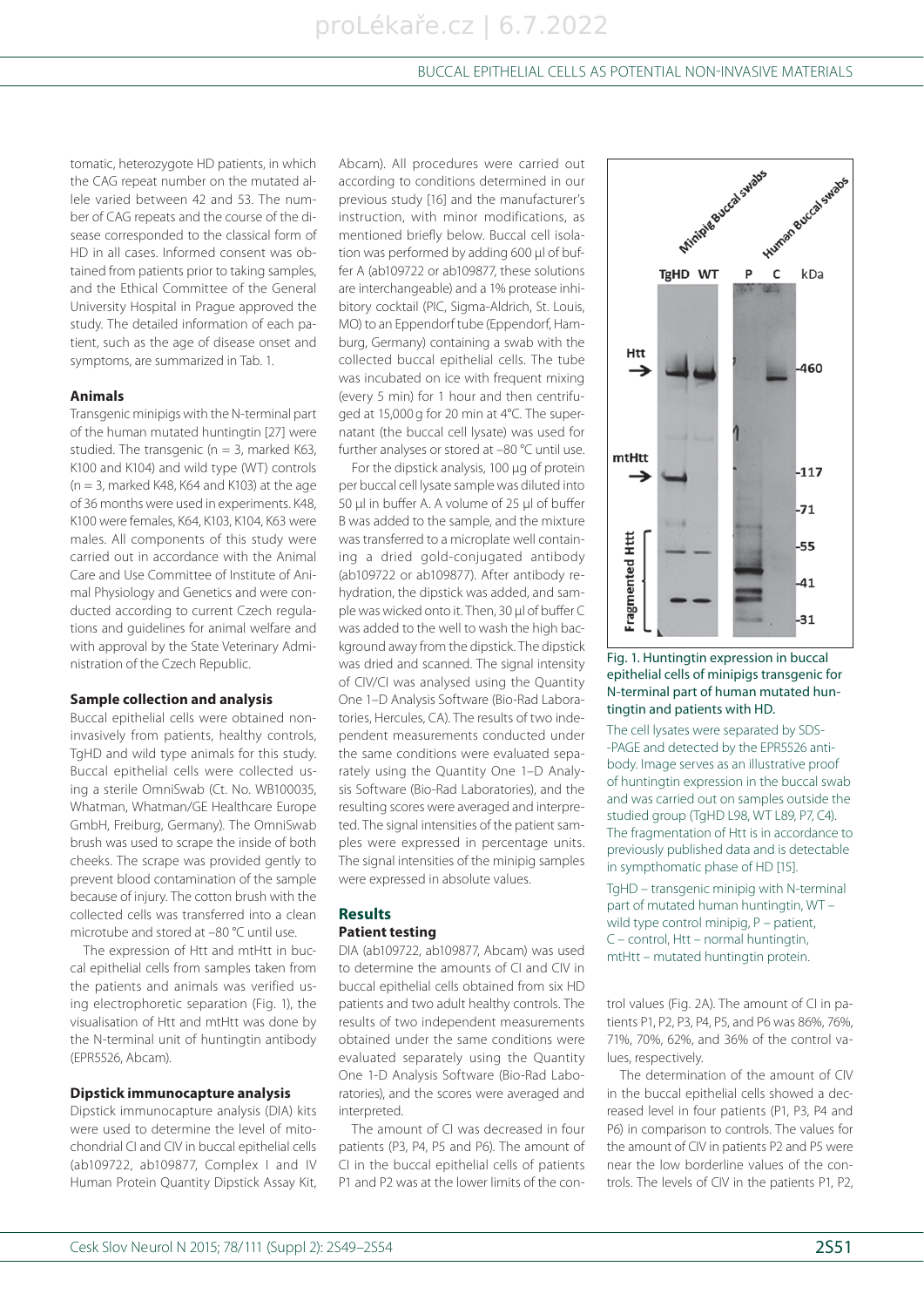

Fig. 2. The amount of mitochondrial respiratory chain complex I (A) and complex IV (B) in the buccal epithelial cells in six patients with HD and healthy controls.

The results are expressed as the average of two experiments using the same procedure that is used for the DIA kits (ab109877 and ab109722, MitoSciences). The amount of protein used in each assay was 100 μg, and the results were evaluated using the Quantity One 1-D Analysis Software (Bio-Rad Laboratories). The control bar represents the mean of signal intensity of two controls and is expressed as 100%.

P3, P4, P5, and P6 were 56%, 76%, 40%, 45%, 86%, and 16% of control values, respectively (Fig. 2B).

## **Minipig testing**

DIA (ab109722, ab109877, Abcam) was used to determine the amounts of CI and CIV in the buccal epithelial cells obtained from a minipig model transgenic for HD. We tested three WT and three TgHD animals The method used provided strong signals in the

minpig model cells, and the results can be clearly evaluated.

The inter-individual variabilities of the results were obtained, and a uniform trend was not observed within the WT and TgHD groups. The raw data (absolute values) from the analysis showed signal intensity for CI of 78.9 for WT K48, 51.5 for WT K64, and 30.6 for WT K103. The intensity of the signal of the TgHD group was 38.4 for TgHD K63, 25.2 for TgHD K100, and 96.8 for TgHD K104.

The signal intensity of CIV was 111.9 for WT K48, 75.4 for WT K64, and 83.4 for WT K103. In the TaHD group, the signal intensity varied from 58.1 for TgHD K63, crossed to 93.9 for TgHD K100, and then went up to 157.5 for **TaHD K104.** 

## **Discus sion**

Although we know the cause of HD and the research in this field is very intensive, neurodegenerative HD is still an incurable disease. One of many important players in HD pathology are the mitochondria and their energy metabolism, which is responsible for the synthesis of more than 90% of ATP for cellular processes. Mitochondrial disturbances in HD are studied primarily in neurons [17], where the impact is most evident and the view is usually functional [18].

The evidence for the involvement of mitochondria in HD comes from post-mortem, in vivo and in vitro studies. A defect in the activity of the OXPHOS complex IV was found specifically in the caudate and putamen of the brains of HD patients [19], the striatum of mtHtt transgenic (mtHtt-Tg) mice [20] or in the muscle of R6/2 muscle mice [21]. The mitochondrial-encoded COX I subunit of CIV was decreased in the platelets of both pre-HD and symptomatic HD carriers [22]. Complex I was affected in the muscles [23,24] and platelets of HD patients [22,23].

In our study, we focused on mitochondrial disturbances in the peripheral tissues of HD patients, specifically in buccal epithelial cells. We determined the amount of mitochondrial CI and CIV using DIA kits (Abcam). Parallel to patient testing, we also analysed the buccal epithelial cells from a TgHD minipig model. The DIA method that was utilized in our previous study on patients with COX deficiency was optimized for buccal epithelial cells [16].

In our study, in the HD patient samples, we detected a decrease in the amount of CI and/or CIV in 4/6 tested patients in comparison to the controls. The amount of CI varied between 60% and 80% of the control values, and the amount of CIV in four cases was less than 60% of the controls (Fig. 2B). Unfortunately, we do not have any available tests to check the functionality of the oxidative phosphorylation system of buccal cells. However, we can compare the data with similar DIA analysis provided by the fibroblasts of another HD patient group, where the amounts of CI and CIV were lower than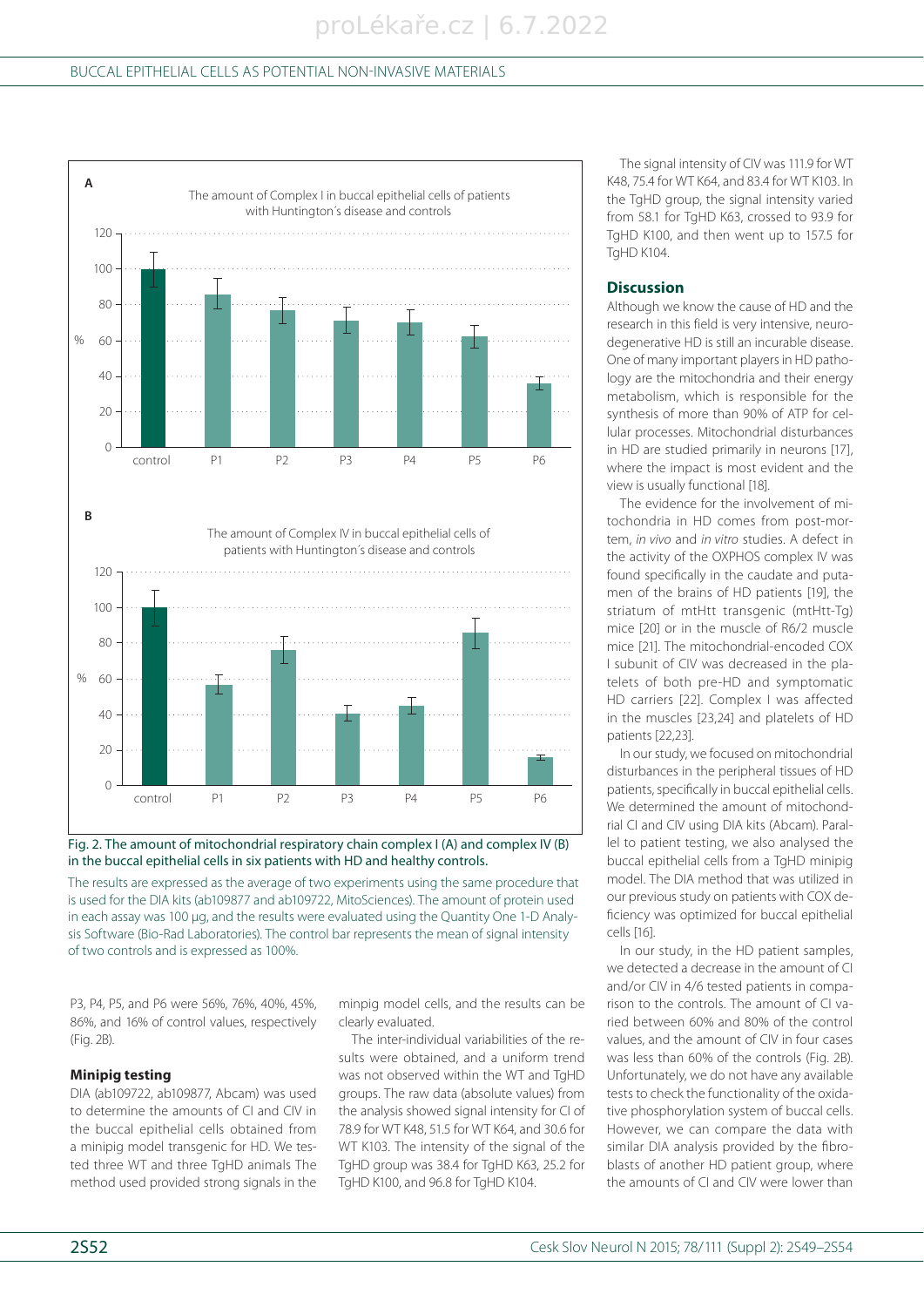

Fig. 3. The amount of the mitochondrial respiratory chain complex I (A) and complex IV (B) in the buccal epithelial cells of TgHD minipigs and wild type controls at the age of 36 months.

The results are expressed as the average of two experiments using the same procedure as that used for the DIA kits (ab109877 and ab109722, MitoSciences). The amount of protein used in each assay was 100 μg, and the results were evaluated using the Quantity One 1-D Analysis Software (Bio-Rad Laboratories). The output is the signal intensity, which is expressed in absolute values.

80% of the control values in 6/8 patients and the measurement of the specificic activity of CI and CIV did not show any significant differences between patients and controls (data not shown). We suppose that the changes in the CI and CIV protein amounts in the peripheral tissues do not impair function because the enzymes still gain to cover their activities from their reserve capacity. Nevertheless, it could indicate pathological changes connected with HD. The CI and

CIV are multi-subunits, and their synthesis is controlled by both mitochondrial and nuclear DNA. For the proper fully assembled complex holoenzyme, it is necessary for the subunits synthesised in the cytosol to be transported into the mitochondria. It has been shown that mtHtt affects the transport of cytosolic proteins into the mitochondria [25]. In parallel, it is not unreasonable to suggest that the genetic HD mutation may alter nuclear-encoded components of the electron transport complexes, resulting in mitochondrial dysfunction. In addition, it is known that there is mtDNA damage in HD [26], and thus, the impaired synthesis of the mitochondrial-encoded subunits may contribute to the reduced content of the subunits of the respiratory chain complexes. Silva et al. described a decrease in the mt-encoded COX I subunit in the platelets in both pre-HD and symptomatic HD carriers [22].

The results from the analysis of the amount of CI and CIV in the 36-month-old minipig model did not show any differences between WT and TgHD individuals (Fig. 3A, 3B). The probable cause of this is the young age of the tested animals, unlike the HD patients, they are still in the presymptomatic stage of the development of the disease. It will be necessary to carry out this study on a larger group of animals.

The advantage of the method used in this study is that samples of buccal cells can be collected repeatedly without causing stress for the studied objects. Therefore, this method can serve as a longitudinal monitor of the mitochondria during the asymptomatic stage until the full development of the disease. Especially in TgHD model, buccal smears could be used for monitoring a specific marker of the disease and an eventual development of the therapies.

Although our study has many limitations, the method used is quick, simple and sensitive. It can also be used in other peripheral tissues, such as lymphocytes, muscle or fibroblasts, for the analysis of the amount, and in many cases, the activity of CI and CIV in patients with HD or suspected mitochondrial disease. It can now serve as an additional method for the mapping of mitochondrial disturbances in the peripheral tissues in HD patients.

Our study and its results are not extensive enough for general conclusions, but it could serve as a pilot study for a new direction in the research on the mitochondrial connection to HD.

#### **Acknowledgements**

Supported by Czech-Norwegian Financial Mechanism 2009–2014 and MSMT under project Contract No 28477/2014 – "HUNTINGTON" 7F14308, COST LD15099 (MSMT), the project EXAM from European Regional Program Research and Development Fund – for Innovation Ministry of Education, Youth and Sports ExAM CZ.1.05/2.1.00/03.0124 (MSMT), GAČR 14-36804G Centre of Mitochondrial Biology and Pathology (MITOCENTRE) and CHDI Foundation (A-8248), SVV UK 260148/2015, PR-VOUK-P26/LF1/4.